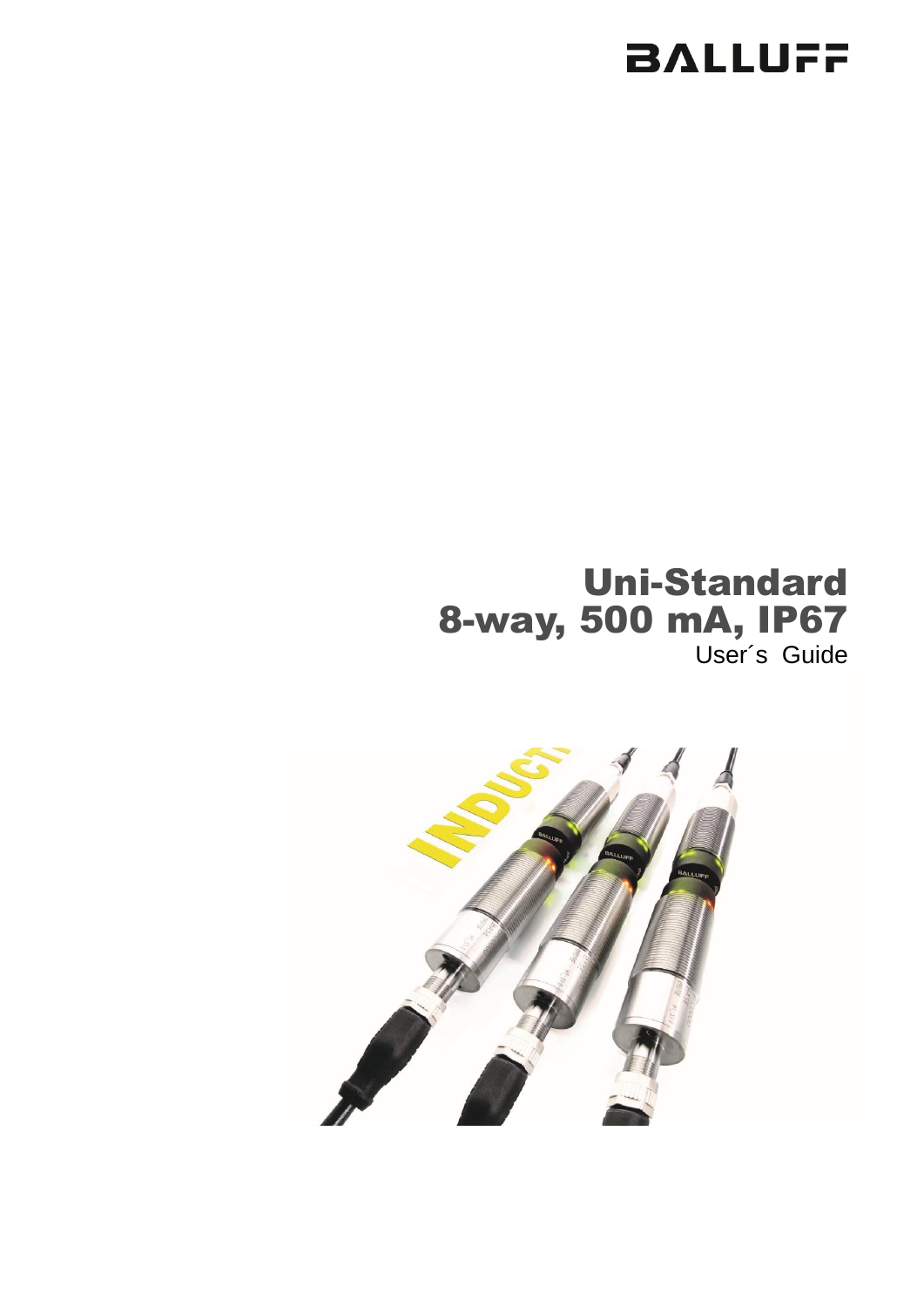### **Content**

| 1            | <b>Notes to the User</b><br>1.1. Scope of this manual               | 2<br>$\overline{a}$              |
|--------------|---------------------------------------------------------------------|----------------------------------|
|              | 1.2. Typographical Conventions                                      | 2                                |
|              | Enumerations<br>Actions                                             | $\overline{c}$<br>$\overline{c}$ |
|              | Syntax                                                              | $\overline{c}$                   |
|              | Cross references<br>1.3. Symbols                                    | $\overline{c}$<br>2              |
|              | 1.4. Abbreviations                                                  | 2                                |
|              | 1.5. Differing views                                                | $\overline{a}$                   |
| $\mathbf{2}$ | <b>Safety</b><br>2.1. Proper Use                                    | 3<br>3                           |
|              | 2.2. Authorized Personnel                                           | 3<br>3                           |
|              | 2.3. Obligations of the Operating Company<br>2.4. Malfunctions      | 3                                |
|              | 2.5. Meaning of the Warning Notices<br>3                            | 3                                |
|              | 2.6. Certification                                                  | 3                                |
| 3.           | <b>Construction and Function</b>                                    | 4                                |
|              | 3.1. Construction<br>3.2. Function                                  | 4<br>4                           |
|              | 3.3. Features, Advantages                                           | 4                                |
|              | 3.4. Display                                                        | 4                                |
| 4            | Indication                                                          | 5                                |
| 5            | <b>Installation and Connection</b><br>5.1. Mutual Interference      | 6<br>6                           |
|              | 5.2. Installation in Metal                                          | 6                                |
|              | 5.3. Angle Offset<br>5.4. Connection                                | 6<br>7                           |
| 6.           | <b>Technical Data Base</b>                                          | 8                                |
|              | 6.1. Dimensions - Base                                              | 8                                |
|              | 6.2. Mechanical Data - Base<br>6.3. Operating Conditions - Base     | 8<br>8                           |
|              | 6.4. Electrical Data - Base                                         | 8                                |
| 7            | <b>Technical Data Remote</b><br>7.1. Dimensions – Remote            | 9<br>9                           |
|              | 7.2. Mechanical Data - Remote                                       | 9                                |
|              | 7.3. Operating Conditions - Remote<br>7.4. Electrical Data - Remote | 9<br>9                           |
| 8            | <b>Accessories</b>                                                  | 10                               |
|              | 8.1. Connectors                                                     | 10                               |
|              | 8.2. Mounting Accessories<br>8.3. Passive Splitters                 | 10<br>10                         |
| 9            | <b>Type Designation Code</b>                                        | 11                               |
|              | 9.1. Type Designation Code                                          | 11                               |
|              | 9.2. Order Code                                                     | 11                               |
|              | <b>Note</b>                                                         | 12                               |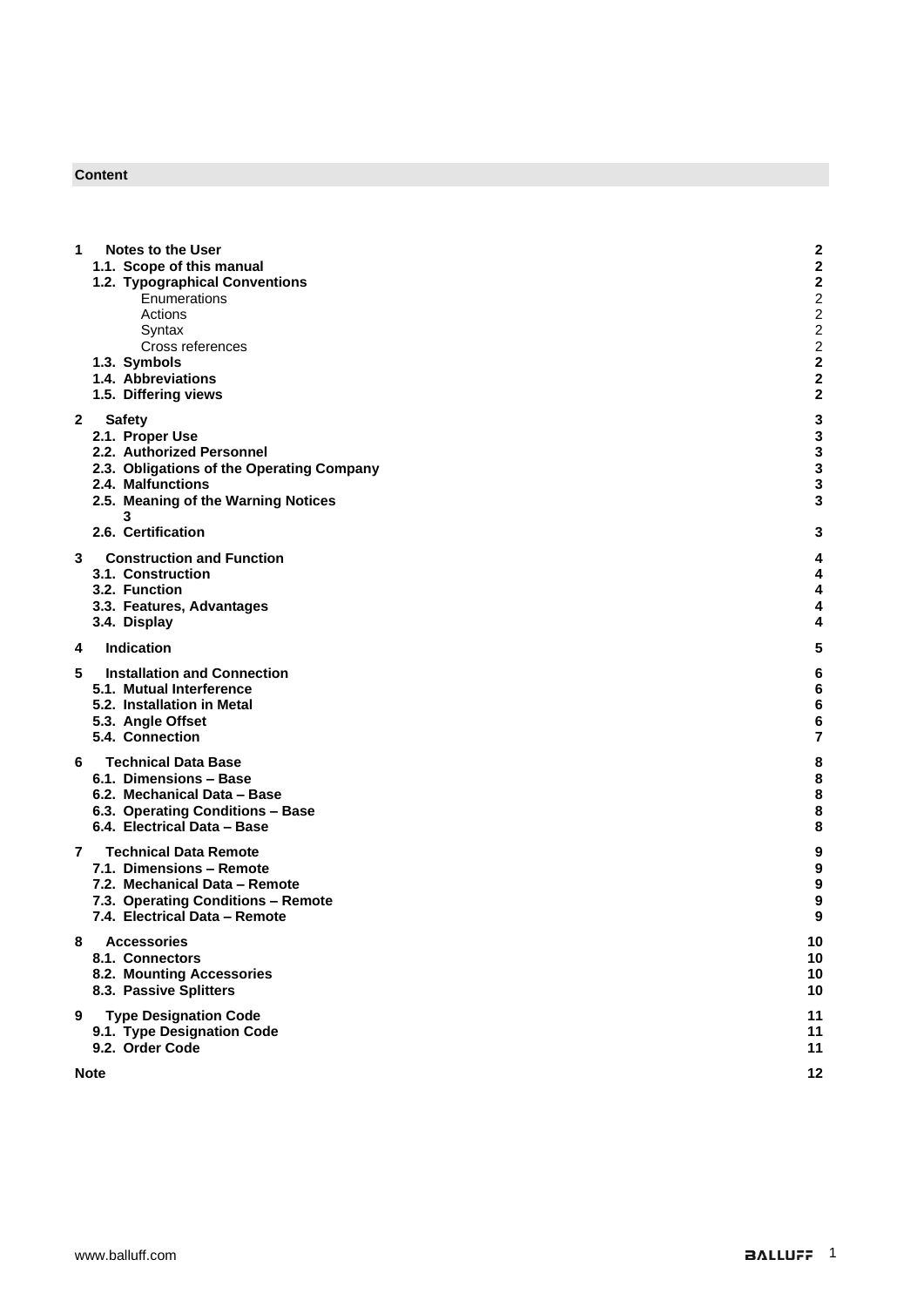### <span id="page-2-0"></span>**1 Notes to the User**

<span id="page-2-9"></span><span id="page-2-8"></span><span id="page-2-7"></span><span id="page-2-6"></span><span id="page-2-5"></span><span id="page-2-4"></span><span id="page-2-3"></span><span id="page-2-2"></span><span id="page-2-1"></span>

| 1.1. Scope of this<br>manual             | This manual describes the construction, function and installation of the Balluff Uni-Standard<br>inductive coupler. It applies to the following models:                                           |  |  |
|------------------------------------------|---------------------------------------------------------------------------------------------------------------------------------------------------------------------------------------------------|--|--|
|                                          | Base BIC 1I3-P2A50-M30MI3-SM4ACA and<br>Remote BIC 2I3-P2A50-M30MI3-SM4ACA (see type designation code)                                                                                            |  |  |
|                                          | The manual is intended for qualified technicians. Read this manual before installing or<br>operating the devices.                                                                                 |  |  |
| 1.2. Typographical<br><b>Conventions</b> | The following typographical conventions are used in this guide.                                                                                                                                   |  |  |
| <b>Enumerations</b>                      | Enumerations are shown as a list with preceding dash.<br>Entry 1,<br>Entry 2.<br>$\bullet$                                                                                                        |  |  |
| <b>Actions</b>                           | Action instructions are indicated by a preceding triangle. The result of an action is indicated<br>by an arrow.<br>Action instruction 1<br>Action result<br>$\triangleright$ Action instruction 2 |  |  |
| <b>Syntax</b>                            | <b>Numbers</b><br>Decimal numbers are shown without additional indicators (e.g. 123),<br>Hexadecimal numbers are shown with the additional indicator hex (e.g. 00hex).                            |  |  |
| <b>Cross references</b>                  | Cross-references indicate where further information on the topic can be found                                                                                                                     |  |  |
| 1.3. Symbols                             | <b>Attention!</b><br><u>个</u><br>This symbol indicates a security notice which must be observed.                                                                                                  |  |  |
|                                          | <b>Note</b><br>$\mathbf{i}$<br>This symbol indicates general notes.                                                                                                                               |  |  |
| 1.4. Abbreviations                       | <b>BIC</b><br><b>Balluff Inductive Coupler</b><br><b>Electromagnetic Compatibility</b><br><b>EMC</b><br>FE.<br><b>Function Grpound</b>                                                            |  |  |
| 1.5. Differing views                     | Product views and images in this manual may differ from the product described. They are<br>intended to serve only as illustrations.                                                               |  |  |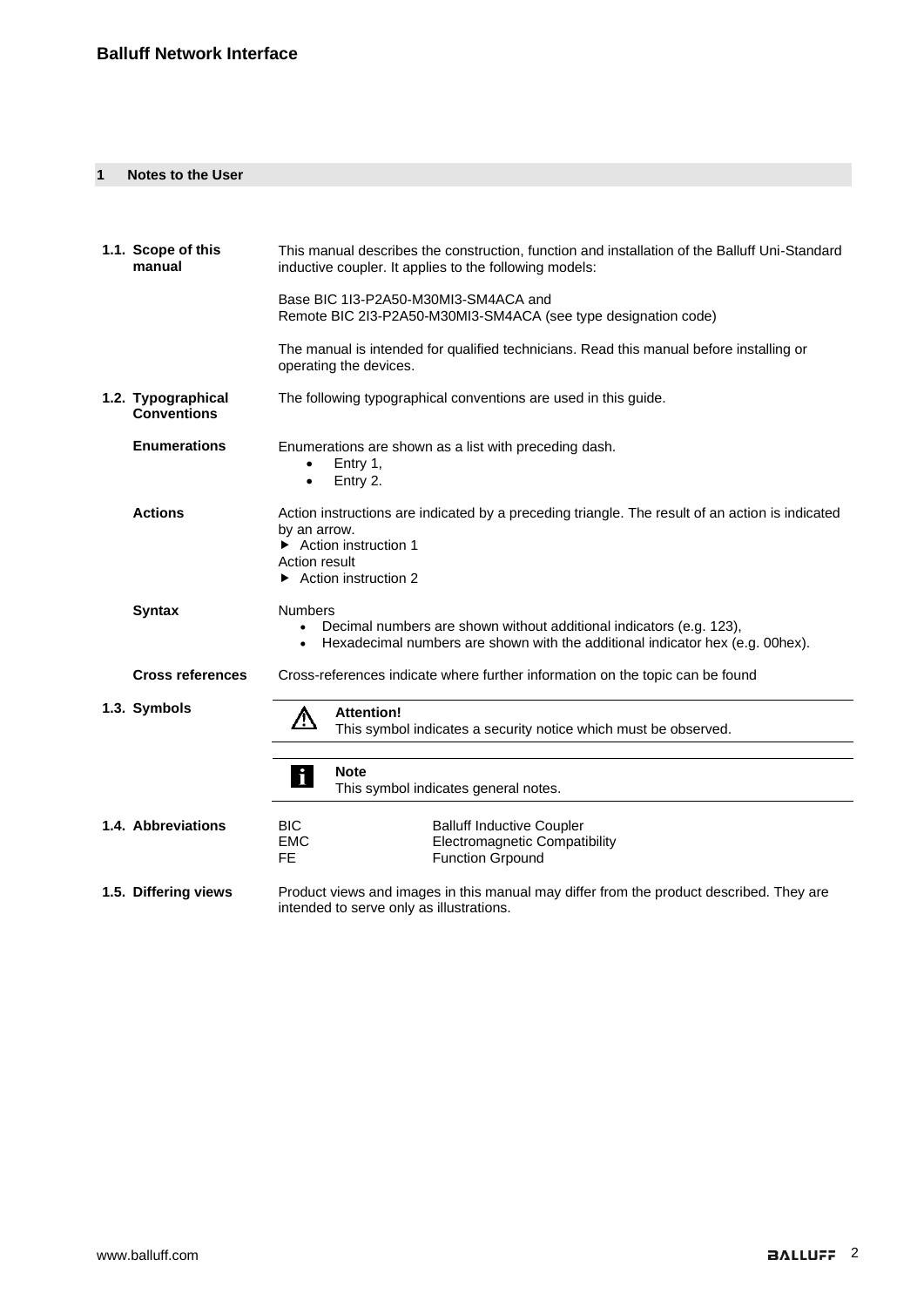### <span id="page-3-0"></span>**2 Safety**

<span id="page-3-7"></span><span id="page-3-6"></span><span id="page-3-5"></span><span id="page-3-4"></span><span id="page-3-3"></span><span id="page-3-2"></span><span id="page-3-1"></span>

|                                                        | Important!<br>Before commissioning, carefully read the operating manual.                                                                                                                                                                                                                                                                                                                                                                                                                                                                                                                                                                                                                                                                                                                                                                                                                                                                                                                                                                                                      |  |  |
|--------------------------------------------------------|-------------------------------------------------------------------------------------------------------------------------------------------------------------------------------------------------------------------------------------------------------------------------------------------------------------------------------------------------------------------------------------------------------------------------------------------------------------------------------------------------------------------------------------------------------------------------------------------------------------------------------------------------------------------------------------------------------------------------------------------------------------------------------------------------------------------------------------------------------------------------------------------------------------------------------------------------------------------------------------------------------------------------------------------------------------------------------|--|--|
| 2.1. Proper Use                                        | The device is designed to replace a plug connection in order to ensure contact-free energy<br>transmission. The system must not be used in applications in which the safety of persons is<br>dependent on the function of the device.<br>Warranty and liability claims against the manufacturer are rendered void by:<br>Unauthorized tampering<br>Improper use<br>$\bullet$<br>Use, installation or handling contrary to the instructions provided in this operating<br>$\bullet$<br>manual                                                                                                                                                                                                                                                                                                                                                                                                                                                                                                                                                                                  |  |  |
| 2.2. Authorized<br><b>Personnel</b>                    | Installation and commissioning may only be performed by trained specialist personnel.                                                                                                                                                                                                                                                                                                                                                                                                                                                                                                                                                                                                                                                                                                                                                                                                                                                                                                                                                                                         |  |  |
| 2.3. Obligations of the<br><b>Operating</b><br>Company | The operating company must ensure that the locally applicable safety regulations are<br>observed. The device corresponds to EMC Class A and can cause radio interference. The<br>operating company must take appropriate precautions to prevent radio interference.<br>The device may only be used with an approved power supply. (see "Technical Data"). Only<br>approved cables may be used.                                                                                                                                                                                                                                                                                                                                                                                                                                                                                                                                                                                                                                                                                |  |  |
| 2.4. Malfunctions                                      | In the event of defects and device malfunctions that cannot be rectified, the device must be<br>taken out of operation and protected against unauthorized use.                                                                                                                                                                                                                                                                                                                                                                                                                                                                                                                                                                                                                                                                                                                                                                                                                                                                                                                |  |  |
| 2.5. Meaning of the<br><b>Warning Notices</b>          | The warning notices in this guide and the measures described for avoiding dangers must be<br>observed. The warning notices contain the following signal words that indicate the severity of<br>the danger:<br>$\bullet$<br>Danger:<br>Indicates an immediate danger that will result in a severe injury or death of persons if not<br>observed.<br>Warning:<br>$\bullet$<br>Indicates a potential danger that may result in a severe injury or death of persons if not<br>observed.<br><b>Caution:</b><br>Indicates a potential danger that may result in light injury to persons or damage to<br>property if not avoided.<br><b>Attention:</b><br>Indicates a situation that may result in property damage if not avoided.<br>When working with this product, the following warning notices apply:<br><b>Caution!</b><br>$\triangle$<br>Risk of burning on hot surfaces!<br>The active surface heats up even under normal operating conditions.<br>Keep away hands and objects from the active surface.<br>Avoid contact of metal objects on the active surface. Fire hazard |  |  |
| 2.6. Certification                                     | With the CE marking, we confirm that our products meet the requirements of EC<br>CE<br>directives 2004/108/EC (EMC) and the EMC law.<br>In our EMC laboratory, which is accredited by DATech for testing electromagnetic<br>compatibility, evidence has been provided that the Balluff products satisfy the EMC<br>requirements of the generic standards:<br>EN 61000-6-4 (Interference emission) and<br>EN 61000-6-2 (Immunity to interference)                                                                                                                                                                                                                                                                                                                                                                                                                                                                                                                                                                                                                              |  |  |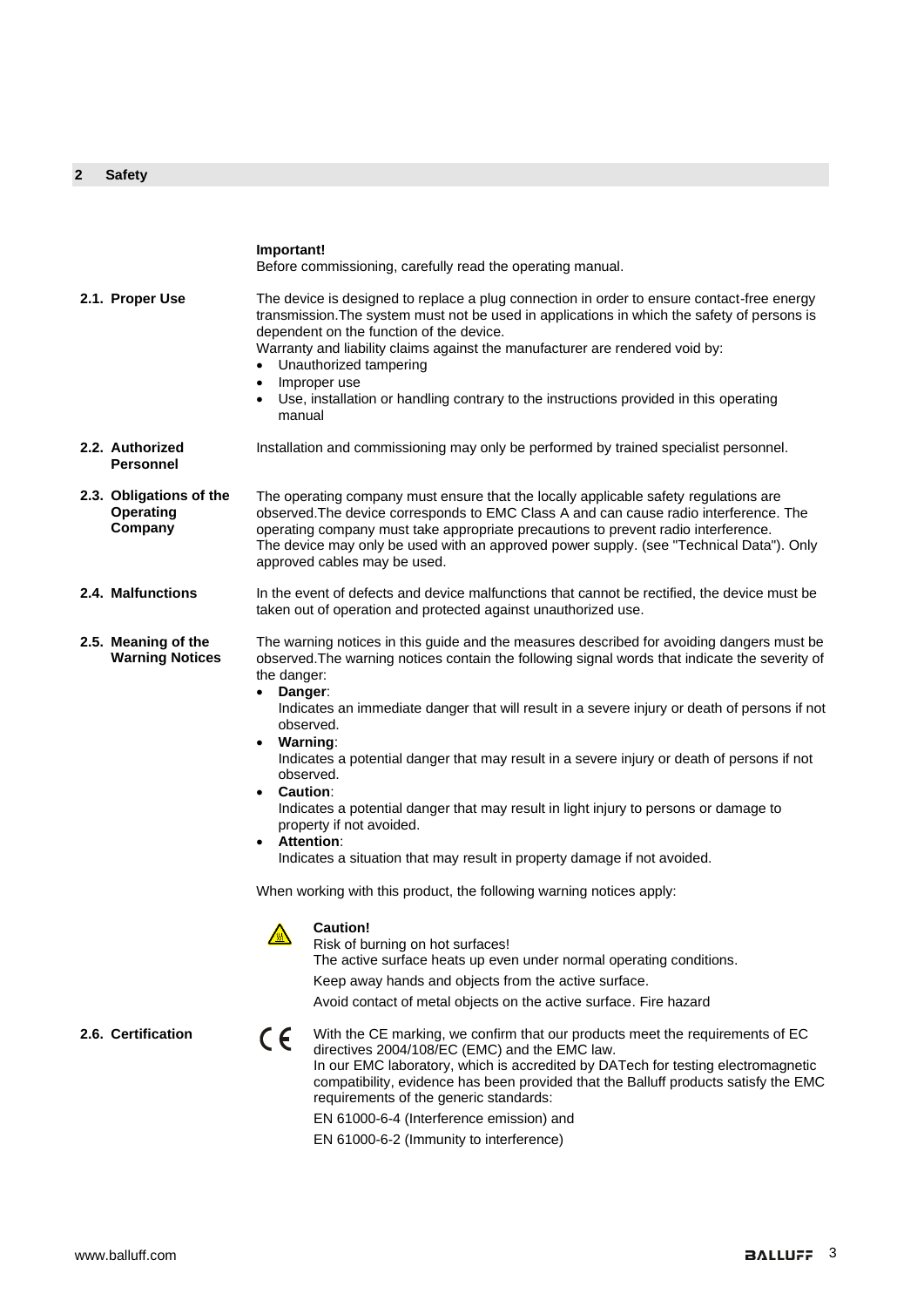### <span id="page-4-0"></span>**3 Construction and Function**

<span id="page-4-2"></span><span id="page-4-1"></span>

| 3.1. Construction                   | The system is designed for applications with up to 8 sensors. It consists of the following two<br>components:                                                                                                                                                                                                                                                                                                                                                                                                                  |
|-------------------------------------|--------------------------------------------------------------------------------------------------------------------------------------------------------------------------------------------------------------------------------------------------------------------------------------------------------------------------------------------------------------------------------------------------------------------------------------------------------------------------------------------------------------------------------|
|                                     | Base (transmitter)<br>Remote (receiver)                                                                                                                                                                                                                                                                                                                                                                                                                                                                                        |
|                                     | The components are enclosed in a brass housing protected acc. to IP 67                                                                                                                                                                                                                                                                                                                                                                                                                                                         |
|                                     | <b>Sensors</b><br>For the standard version of electronic sensors, the following are to be observed:<br>Make certain that the total power consumption of the sensor is not greater than that of<br>the base.<br>Only use sensors with a voltage of 24 V DC                                                                                                                                                                                                                                                                      |
|                                     | <b>Mechanical switches</b><br>For the standard version of mechanical switches, the following are to be observed:<br>Use switches for small load currents<br>Use switches with a residual current I < 0.1 mA in the open switching state<br>The total resistance of the circuit should be less than 1 kOhm                                                                                                                                                                                                                      |
| 3.2. Function                       | This set transfers power from the base to the remote via an air bridge; the base then<br>receives data back from the remote. The base and remote must match one another with<br>respect to size.                                                                                                                                                                                                                                                                                                                               |
|                                     | The sensors are wired to the remote. The remote is only inductively coupled to the base,<br>however. The base transmits the energy for the sensors to the remote. The signal from the<br>sensors is transmitted to the base by the remote.<br>The energy available for the sensors is dependent on the distance and on the offset<br>between base and remote and is, therefore, limited. For this reason, the total current<br>consumption of the connected sensors must not exceed the maximum power output of the<br>remote. |
| 3.3. Features,<br><b>Advantages</b> | The cable length between the remote and consumers is limited depending on the cable<br>resistance.<br>LED indicator on the remote and base for operational readiness and operating voltage<br>$\bullet$<br>Angle offset is possible between base and remote<br>Simple wiring of e.g. rotary tables, replaceable punch heads etc.<br>$\bullet$<br>M12 plug connection on the systems<br>Control of capacitive loads<br>More power in the same structural shape<br>$\bullet$<br>Large operating voltage range                    |
| 3.4. Display                        | If the supply voltage is applied correctly, the green LEDs on the base and remote illuminate.<br>If the green LEDs on the base only flash, the supply voltage is too low.<br>As soon as the yellow LED on the base illuminates, data transmission is also secured.<br>As soon as the remote moves out of the secured working range, its green LEDs begin to                                                                                                                                                                    |

<span id="page-4-4"></span><span id="page-4-3"></span>flash and the yellow LED on the base switches off.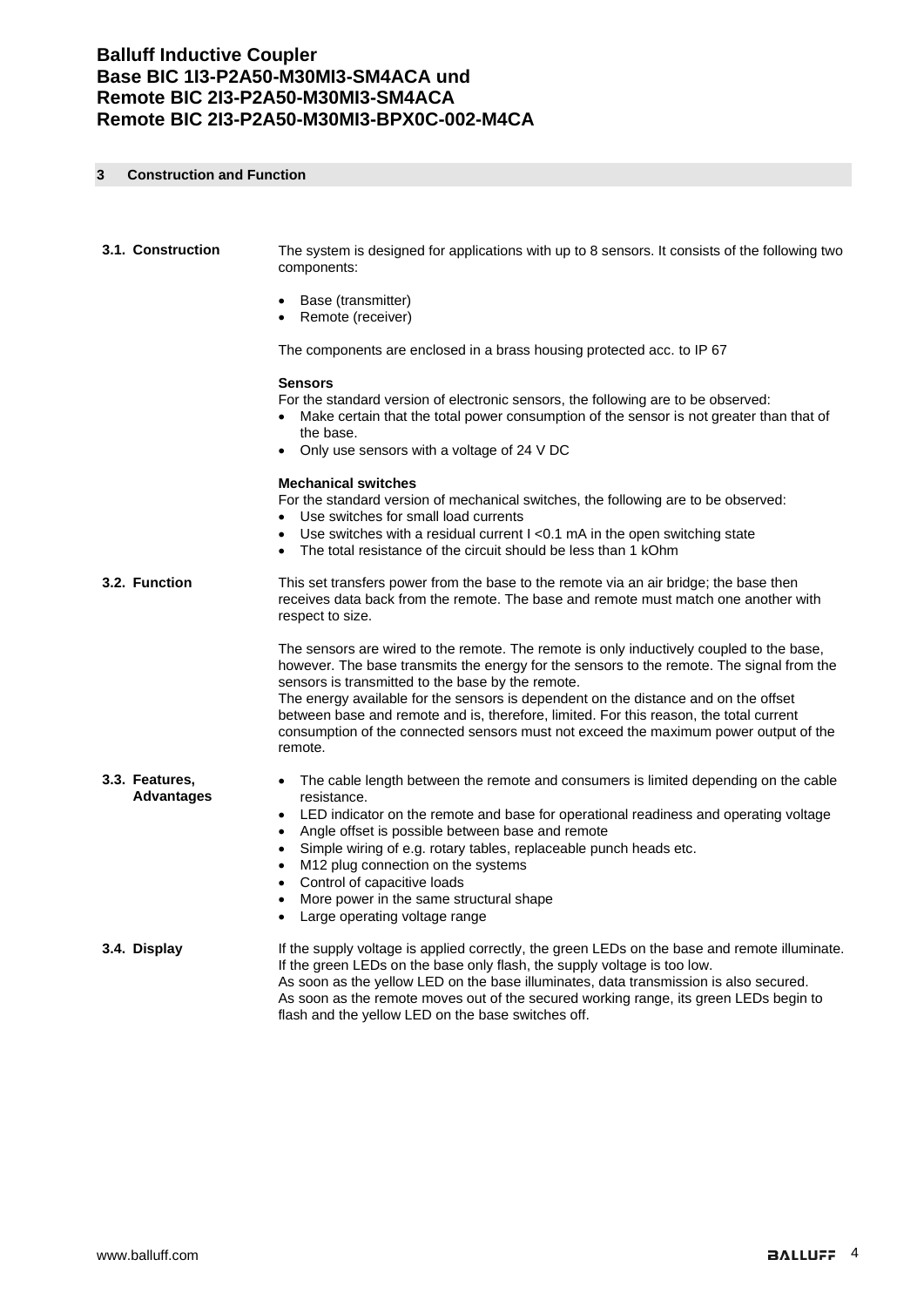### <span id="page-5-0"></span>**4 Indication**

### **Base indicators**



| <b>Function</b>                                                     |  |
|---------------------------------------------------------------------|--|
| Supply voltage OK                                                   |  |
| Supply voltage too low                                              |  |
| No connection between base and remote, no data transmission         |  |
| Connection between base and remote OK, data transmission<br>secured |  |
|                                                                     |  |

### **Remote indicators**

| Status indicator - "Power on" |  |
|-------------------------------|--|
|-------------------------------|--|

| <b>Indicators</b>  | <b>Function</b>                                             |  |
|--------------------|-------------------------------------------------------------|--|
| Green – static     | Supply voltage OK                                           |  |
| l Green – flashing | No connection between base and remote, no data transmission |  |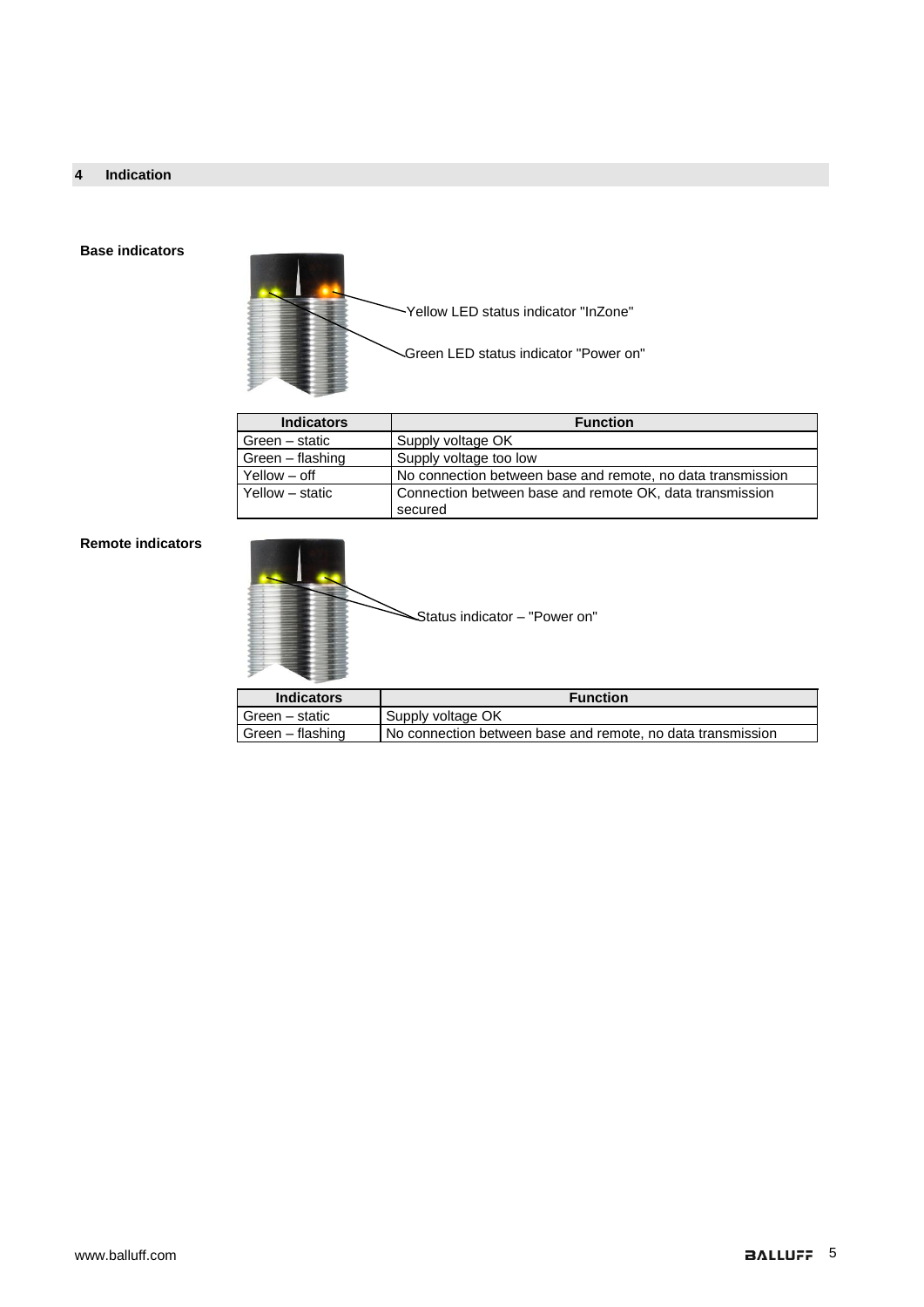### <span id="page-6-0"></span>**5 Installation and Connection**

<span id="page-6-1"></span>**5.1. Mutual Interference**



### **Attention!**

Improper mounting may affect the function of the system and lead to damage. The spacings specified for installation must be adhered to.

To prevent mutual interference with adjacent bases or remotes, the specified minimum distances must be adhered to:



### <span id="page-6-2"></span>**5.2. Installation in Metal**

### **Attention!**

Λ

Device damage due to induction effects!

Metallic objects on the coil cap cause the objects to be heated.

Install the components so that no metallic objects can collect on the coil cap.

When installing in metal, the specified minimum distances to the surrounding sides of the metallic object must be maintained. Otherwise, the transmission distance between transmitter and receiver changes.

The transmission distance can also be influenced by the type of metal.



| <b>Type</b>                         | $A$ (mm) | $B$ (mm) |
|-------------------------------------|----------|----------|
| BIC 1I3-P2A50-M30MI3-SM4ACA         | 30       | 20       |
| BIC 2I3-P2A50-M30MI3-SM4ACA         | 30       | 20       |
| BIC 2I3-P2A50-M30MI3-BPX0C-002-M4CA | 30       | 20       |

<span id="page-6-3"></span>**5.3. Angle Offset** The permissible angle offset ensures proper function, even in difficult installation conditions:



| Distance D (mm) | <b>Angle X</b> |
|-----------------|----------------|
|                 | $18^{\circ}$   |
| 2               | $12^{\circ}$   |
|                 | $10^{\circ}$   |
|                 | 5°             |
|                 | ٦٥             |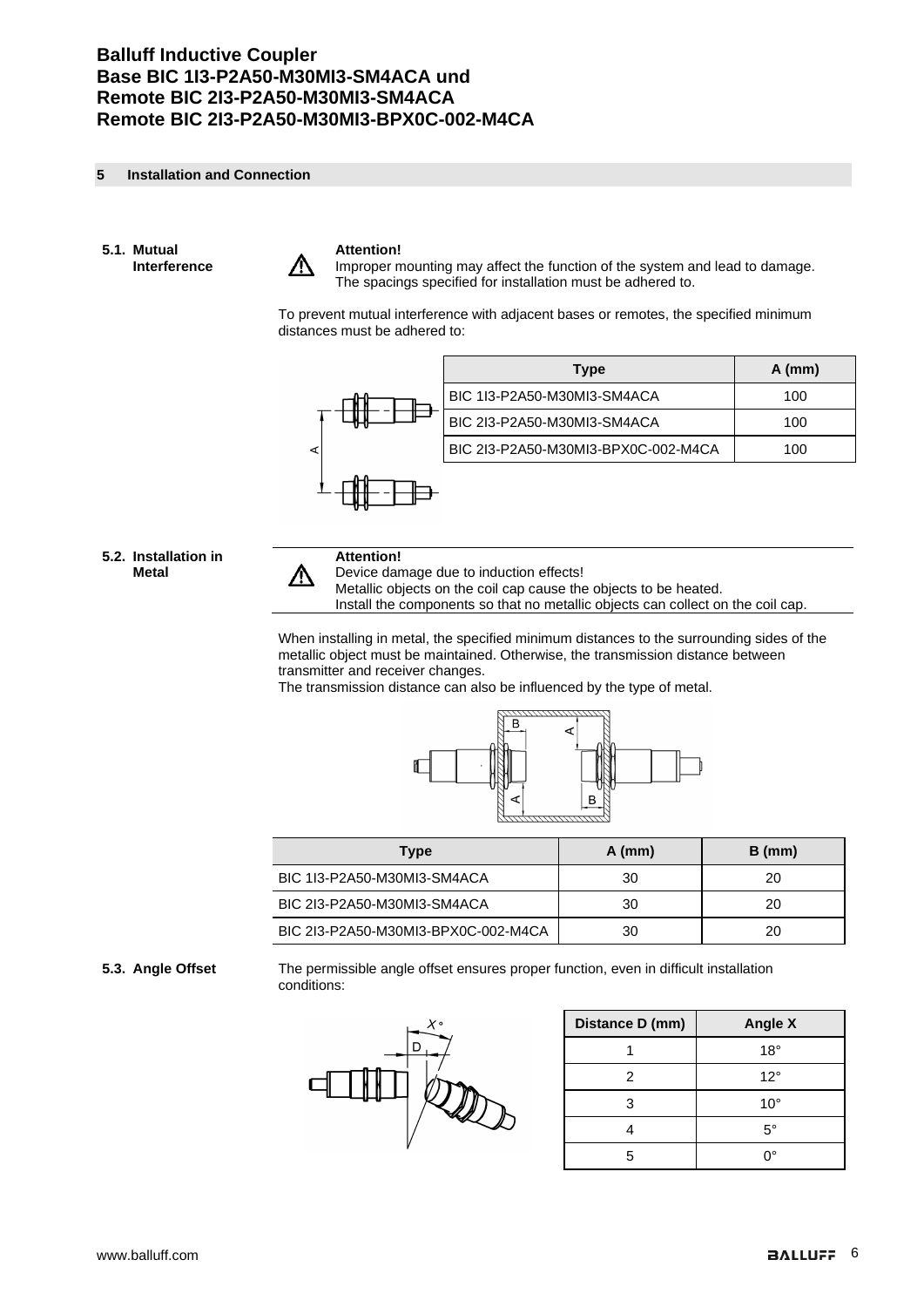### <span id="page-7-0"></span>**5.4. Connection Attention!**

Device damage due to incorrect voltage supply!

八 Malfunctions may occur if the ripple is too high or if the output voltage is not regulated.

Use only approved, regulated voltage supplies.

### **Attention!**

八

The remote (receiver) may be damaged by voltage spikes if cables that are too long are used!

To satisfy the EMC requirements, the receiver cable must not be longer than 10 m. If a longer cable is used nevertheless, take all necessary measures to protect the receiver from voltage spikes.

The base is wired via a "type 2" characteristic acc. to IEC 61131-2.

**Electrical connections – base**

| Power (M12, 12-pin male plug)      |                |               |                |  |
|------------------------------------|----------------|---------------|----------------|--|
|                                    | <b>PIN</b>     | Signal        | <b>Meaning</b> |  |
|                                    |                | $+24V$        | Input voltage  |  |
|                                    | $\overline{2}$ | <b>GND</b>    | Ground         |  |
|                                    | 3              | Signal 1      | Signal 1       |  |
| $^{4}$ $\frac{6}{5}$ $\frac{9}{7}$ | 4              | Signal 2      | Signal 2       |  |
|                                    | 5              | Signal 3      | Signal 3       |  |
|                                    | 6              | Signal 4      | Signal 4       |  |
|                                    | 7              | Signal 5      | Signal 5       |  |
|                                    | 8              | Signal 6      | Signal 6       |  |
|                                    | 9              | Signal 7      | Signal 7       |  |
|                                    | 10             | Signal 8      | Signal 8       |  |
|                                    | 11             | <b>InZone</b> |                |  |
|                                    | 12             | <b>NC</b>     | Not used       |  |

**Electrical connections – remote**

The working side functions via a transistor output circuit with high-side switch and short-circuit protection.



| Power (M12, 12-pin female plug)                   |            |            |                |  |
|---------------------------------------------------|------------|------------|----------------|--|
|                                                   | <b>PIN</b> | Signal     | <b>Meaning</b> |  |
|                                                   |            | $+24V$     | Output voltage |  |
| $^{\circ_3}$                                      | 2          | <b>GND</b> | Ground         |  |
| $\sqrt{\frac{10}{6}}\n\frac{10}{6}\n\frac{10}{6}$ | 3          | Signal 1   | Signal 1       |  |
| (968)                                             | 4          | Signal 2   | Signal 2       |  |
|                                                   | 5          | Signal 3   | Signal 3       |  |
|                                                   | 6          | Signal 4   | Signal 4       |  |
|                                                   | 7          | Signal 5   | Signal 5       |  |
|                                                   | 8          | Signal 6   | Signal 6       |  |
|                                                   | 9          | Signal 7   | Signal 7       |  |
|                                                   | 10         | Signal 8   | Signal 8       |  |
|                                                   | 11         | InZone     | InZone         |  |
|                                                   | 12         | NC.        | Not used       |  |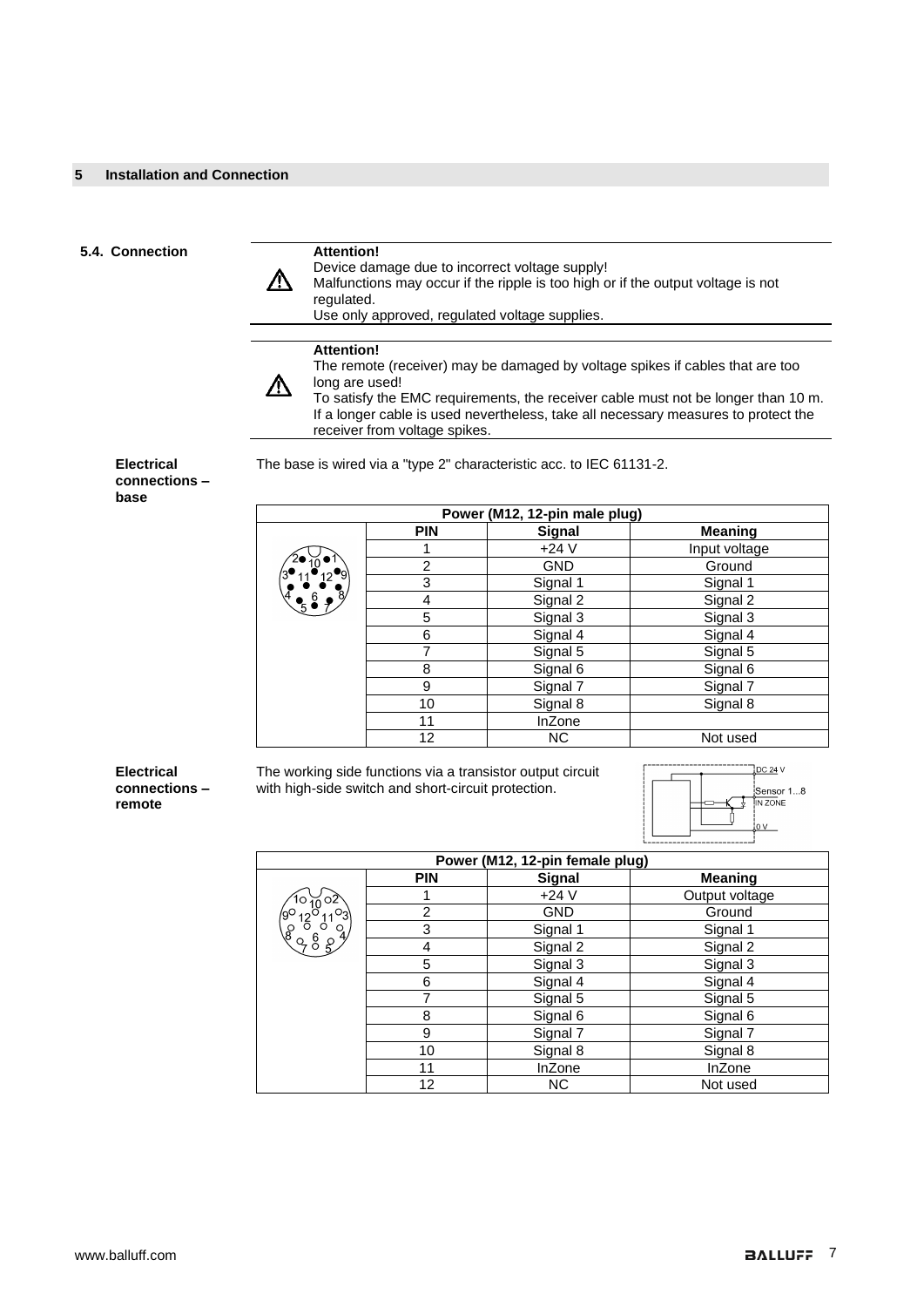### <span id="page-8-0"></span>**6 Installation and Connection**

### <span id="page-8-1"></span>**6.1. Dimensions – Base**



<span id="page-8-4"></span><span id="page-8-3"></span><span id="page-8-2"></span>

|                        | 6.2. Mechanical Data -<br><b>Base</b>      | Housing material                   | <b>Brass</b>                                      |  |
|------------------------|--------------------------------------------|------------------------------------|---------------------------------------------------|--|
|                        |                                            | Degree of protection per IEC 60529 | IP 67 (only in plugged-in and screwed-down state) |  |
|                        |                                            | Connection type                    | M12, A-coded                                      |  |
|                        |                                            | Dimensions (D x L in mm)           | M30 X 100                                         |  |
|                        |                                            | Weight                             | Approx. 160 g                                     |  |
|                        |                                            | Tightening torque                  | 70 Nm                                             |  |
|                        |                                            |                                    |                                                   |  |
|                        | 6.3. Operating<br><b>Conditions - Base</b> | <b>Transmission distance</b>       | $15$ mm                                           |  |
|                        |                                            | Ambient temperature T <sub>a</sub> | $0^{\circ}$ C55 $^{\circ}$ C                      |  |
|                        |                                            | Storage temperature                | -25 °C…75 °C                                      |  |
|                        |                                            |                                    |                                                   |  |
| 6.4. Electrical Data - |                                            | Operating voltage                  | 24 V DC +-10%, acc. to EN 61131-2                 |  |
|                        | <b>Base</b>                                | Operating current at 24 V          | Max. 1 A                                          |  |
|                        |                                            | Standby current                    | Max. 100 mA                                       |  |
|                        |                                            | Overload protected                 | Yes                                               |  |
|                        |                                            | Operating current per output       | 50 mA                                             |  |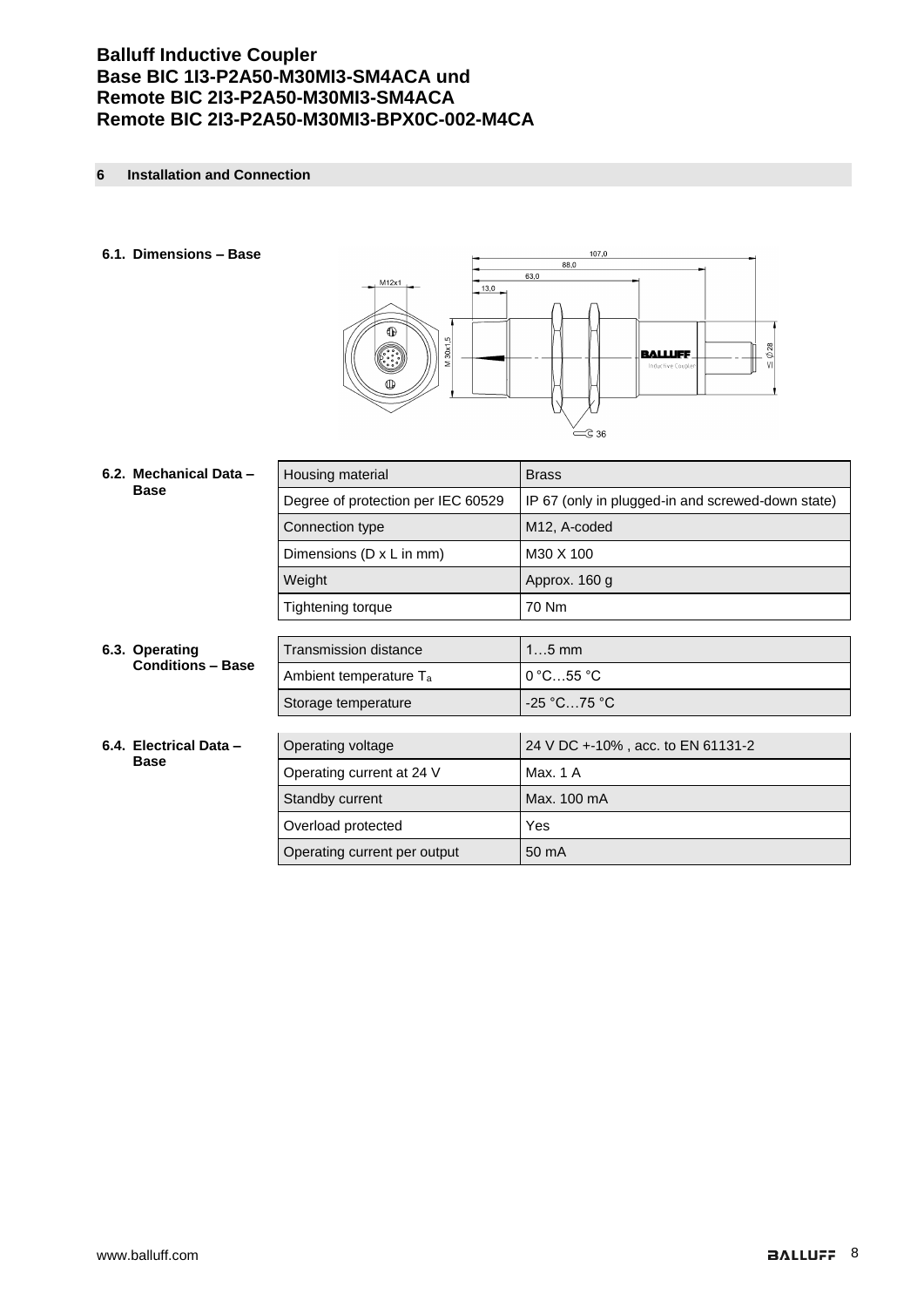<span id="page-9-1"></span><span id="page-9-0"></span>

<span id="page-9-4"></span><span id="page-9-3"></span><span id="page-9-2"></span>

|  | 7.2. Mechanical Data -                       | Housing material                       | <b>Brass</b>                                         |  |  |  |
|--|----------------------------------------------|----------------------------------------|------------------------------------------------------|--|--|--|
|  | Remote                                       | Degree of protection acc. to IEC 60529 | IP 67 (only in plugged-in and screwed-down<br>state) |  |  |  |
|  |                                              | Connection type                        | M12, A-coded / Cable PUR                             |  |  |  |
|  |                                              | Dimensions (D x L in mm)               | M30 X 100                                            |  |  |  |
|  |                                              | Weight                                 | Approx. 160 g                                        |  |  |  |
|  |                                              | Tightening torque                      | 70 Nm                                                |  |  |  |
|  |                                              |                                        |                                                      |  |  |  |
|  | 7.3. Operating<br><b>Conditions - Remote</b> | Transmission distance                  | $15$ mm                                              |  |  |  |
|  |                                              | Ambient temperature T <sub>a</sub>     | 0 °C55 °C                                            |  |  |  |
|  |                                              | Storage temperature                    | -25 °C75 °C                                          |  |  |  |
|  |                                              |                                        |                                                      |  |  |  |
|  | 7.4. Electrical Data -<br>Remote             | Operating voltage                      | 24 V DC +-5 %                                        |  |  |  |
|  |                                              | Output current                         | 500 mA                                               |  |  |  |
|  |                                              | Short-circuit protected                | <b>Yes</b>                                           |  |  |  |
|  |                                              | Output peak current                    | Max. 800 mA                                          |  |  |  |
|  |                                              | Operational readiness                  | $< 100$ ms                                           |  |  |  |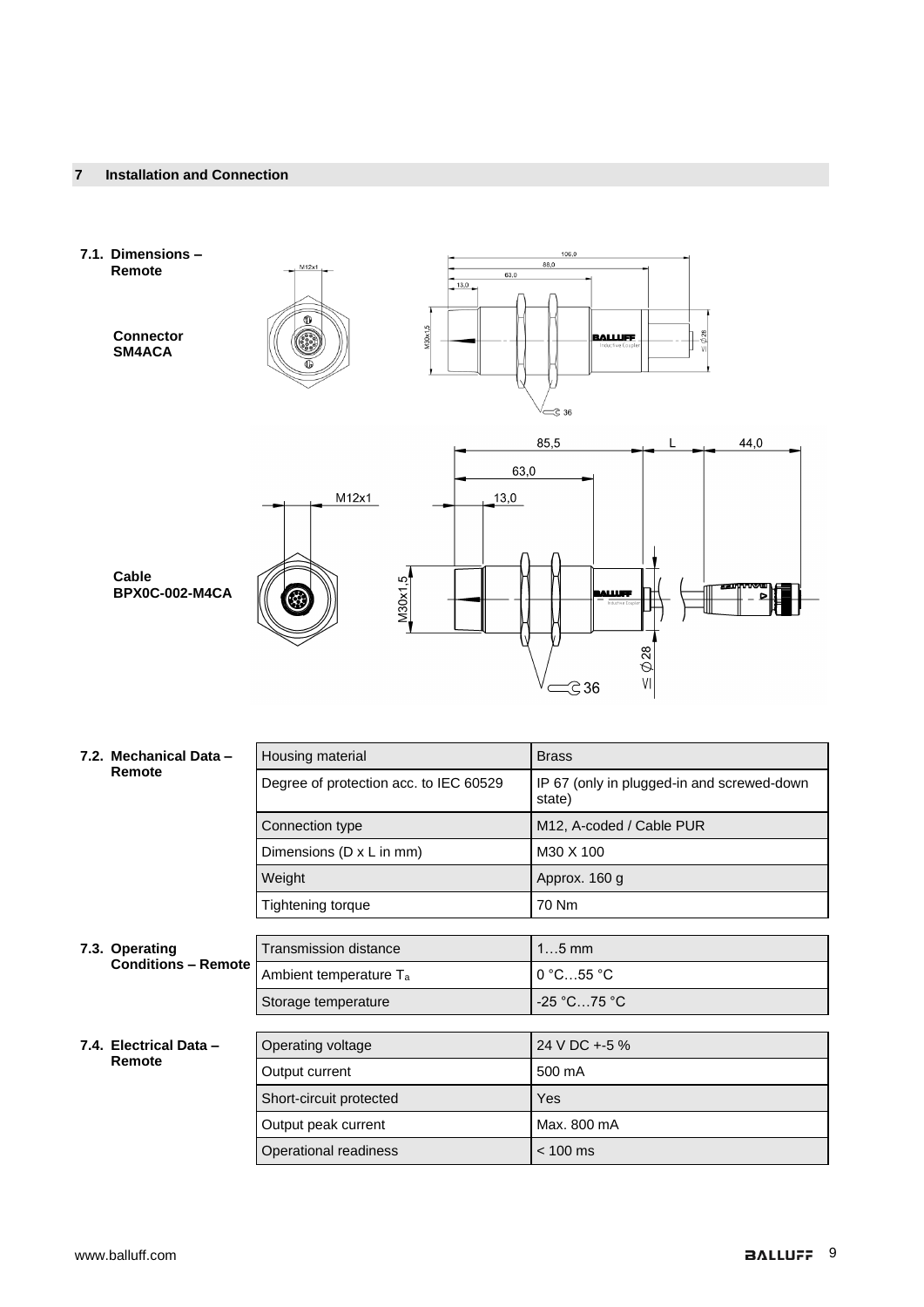### <span id="page-10-0"></span>**8 Accessories**

<span id="page-10-3"></span><span id="page-10-2"></span><span id="page-10-1"></span>

| 8.1. Connectors        | <b>PUR</b>             | BCC M41C-0000-1A-049-PX0C14-XXX<br>For base                                                  |                    | XXX -> cable length    |  |  |
|------------------------|------------------------|----------------------------------------------------------------------------------------------|--------------------|------------------------|--|--|
|                        | PVC                    | BCC M41C-0000-1A-049-VX8C14-XXX<br>For base<br>BCC M41C-0000-2A-049-PX0C14-XXX<br>For remote |                    | XXX -> cable length    |  |  |
|                        | <b>PUR</b>             |                                                                                              |                    | XXX -> cable length    |  |  |
| 8.2. Mounting          | <b>BES 30,0-BS-1</b>   |                                                                                              | <b>BES 30-HW-1</b> |                        |  |  |
| <b>Accessories</b>     |                        |                                                                                              |                    |                        |  |  |
| 8.3. Passive Splitters | BPI 4M303P-5K-00-SM48T |                                                                                              |                    | BPI 8M303P-5K-B0-SM4CT |  |  |
|                        |                        |                                                                                              |                    |                        |  |  |
|                        |                        |                                                                                              |                    |                        |  |  |
| BPI 4M4A5P-2K-B0-SM6LT |                        |                                                                                              |                    | BPI 8M4A4P-2K-B0-SM6CT |  |  |
|                        |                        |                                                                                              |                    |                        |  |  |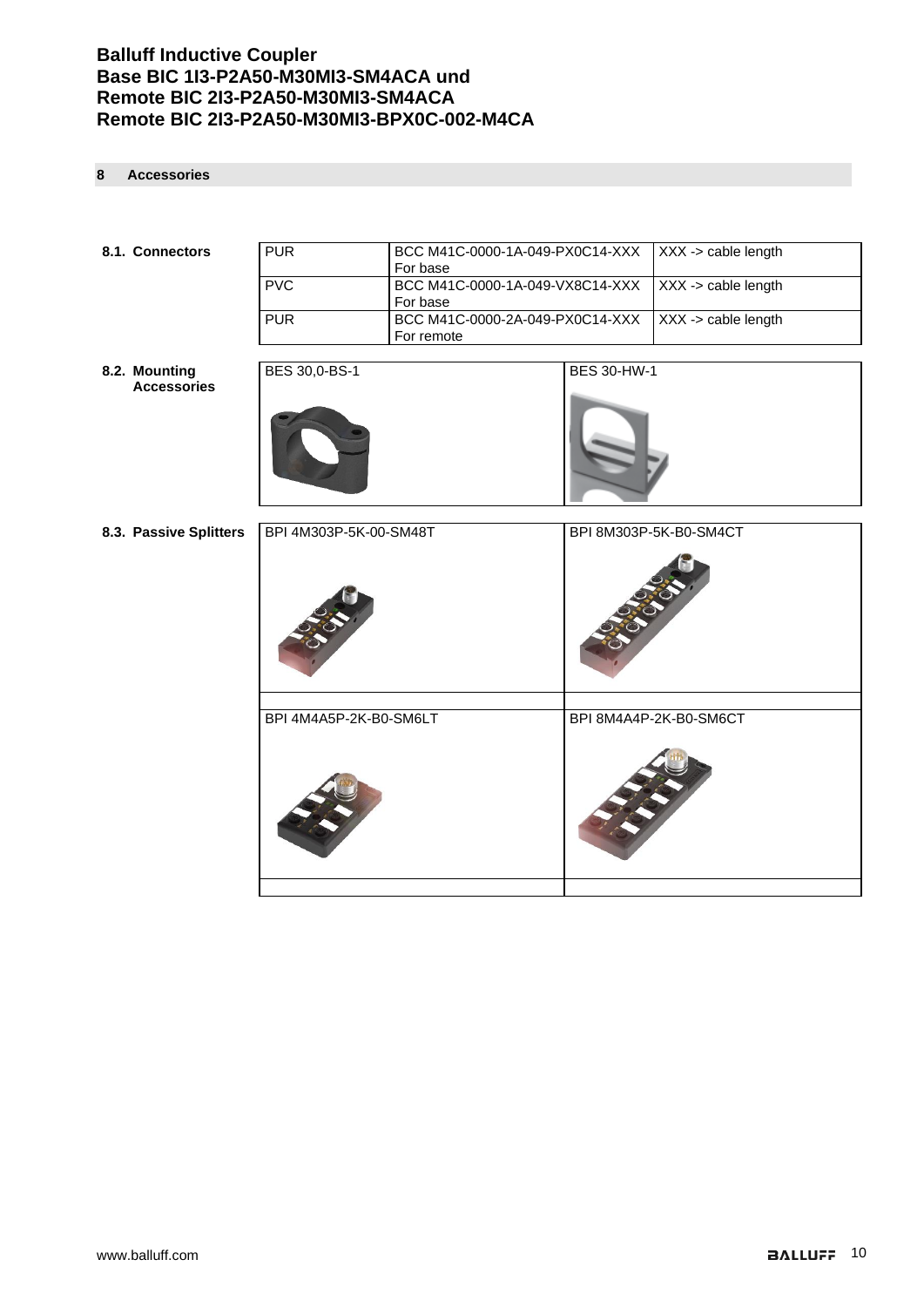### <span id="page-11-0"></span>**9 Type Designation Code**

<span id="page-11-1"></span>

| 9.1. Type                                                                                  | BIC 1I3-P2A50-M30MI3-XXXXXX_002-M4CA                                                                 |  |  |  |               |  |  |  |
|--------------------------------------------------------------------------------------------|------------------------------------------------------------------------------------------------------|--|--|--|---------------|--|--|--|
| <b>Designation</b><br>Code                                                                 | Balluff Inductiv Coupler - <b>Coupler</b>                                                            |  |  |  |               |  |  |  |
|                                                                                            | I3= Input 8-fach                                                                                     |  |  |  |               |  |  |  |
|                                                                                            | Technology (PNP), variant (24 V),<br>power class (500 mA)                                            |  |  |  |               |  |  |  |
|                                                                                            |                                                                                                      |  |  |  |               |  |  |  |
|                                                                                            | Housing material ( $M =$ brass) and length                                                           |  |  |  |               |  |  |  |
|                                                                                            | SM4ACA:<br>Connector M12, axial<br>Number of pins and coding<br>BPX0C:<br>Cablel PUR, Number of wire |  |  |  |               |  |  |  |
|                                                                                            | Cable lenght                                                                                         |  |  |  |               |  |  |  |
|                                                                                            | Pig Tail<br>Number of wire                                                                           |  |  |  |               |  |  |  |
| $\mathbf{A}$ $\mathbf{A}$ $\mathbf{A}$ $\mathbf{A}$ $\mathbf{A}$ $\mathbf{A}$ $\mathbf{A}$ | Desaulation                                                                                          |  |  |  | Onales en ale |  |  |  |

### <span id="page-11-2"></span>**9.2. Order Code**

| <b>Description</b>                  | Order code     |
|-------------------------------------|----------------|
| BIC 1I3-P2A50-M30MI3-SM4ACA         | <b>BIC0009</b> |
| BIC 2I3-P2A50-M30MI3-SM4ACA         | BIC000A        |
| BIC 2I3-P2A50-M30MI3-BPX0C-002-M4CA | BIC005J        |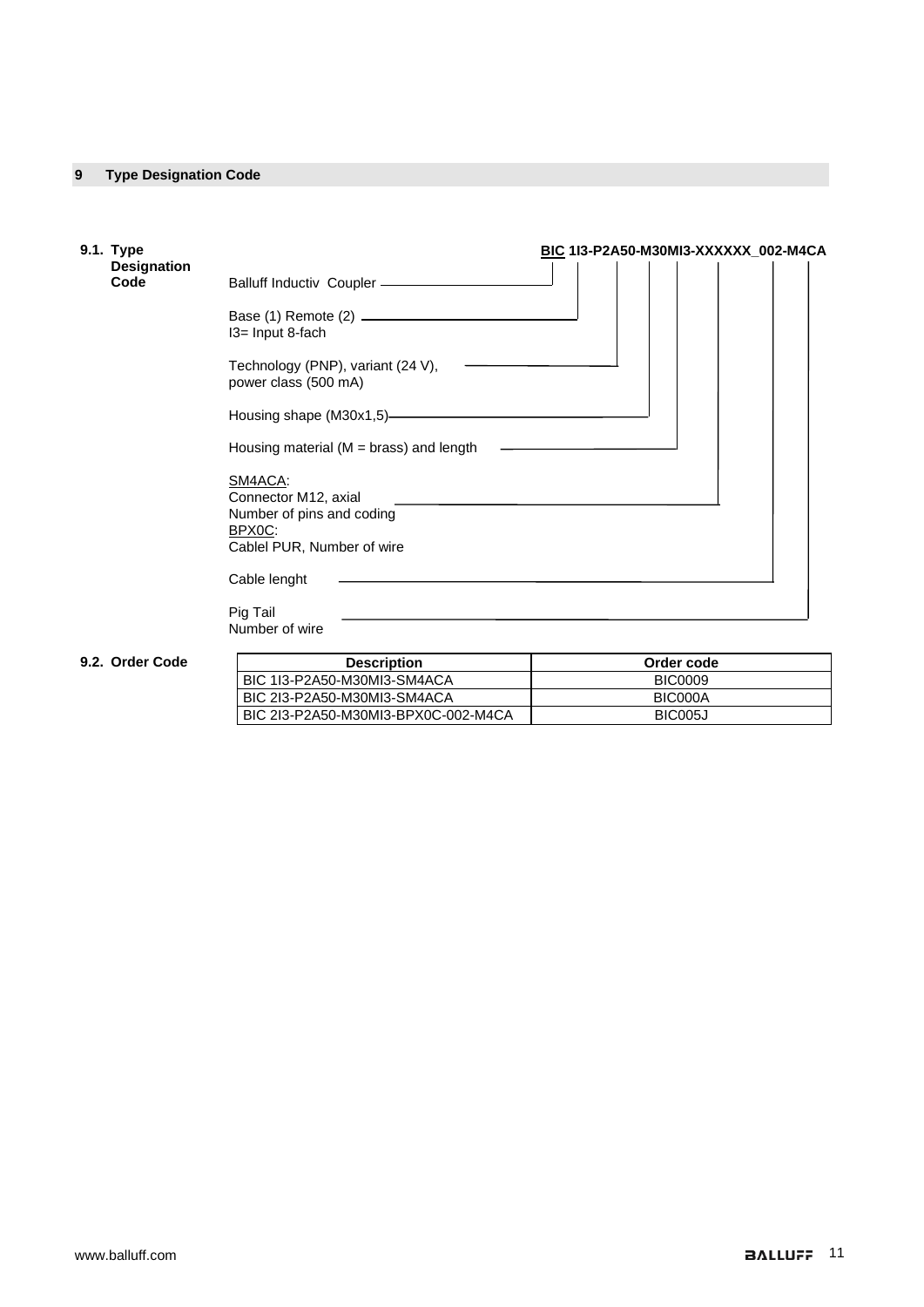<span id="page-12-0"></span>**Note**